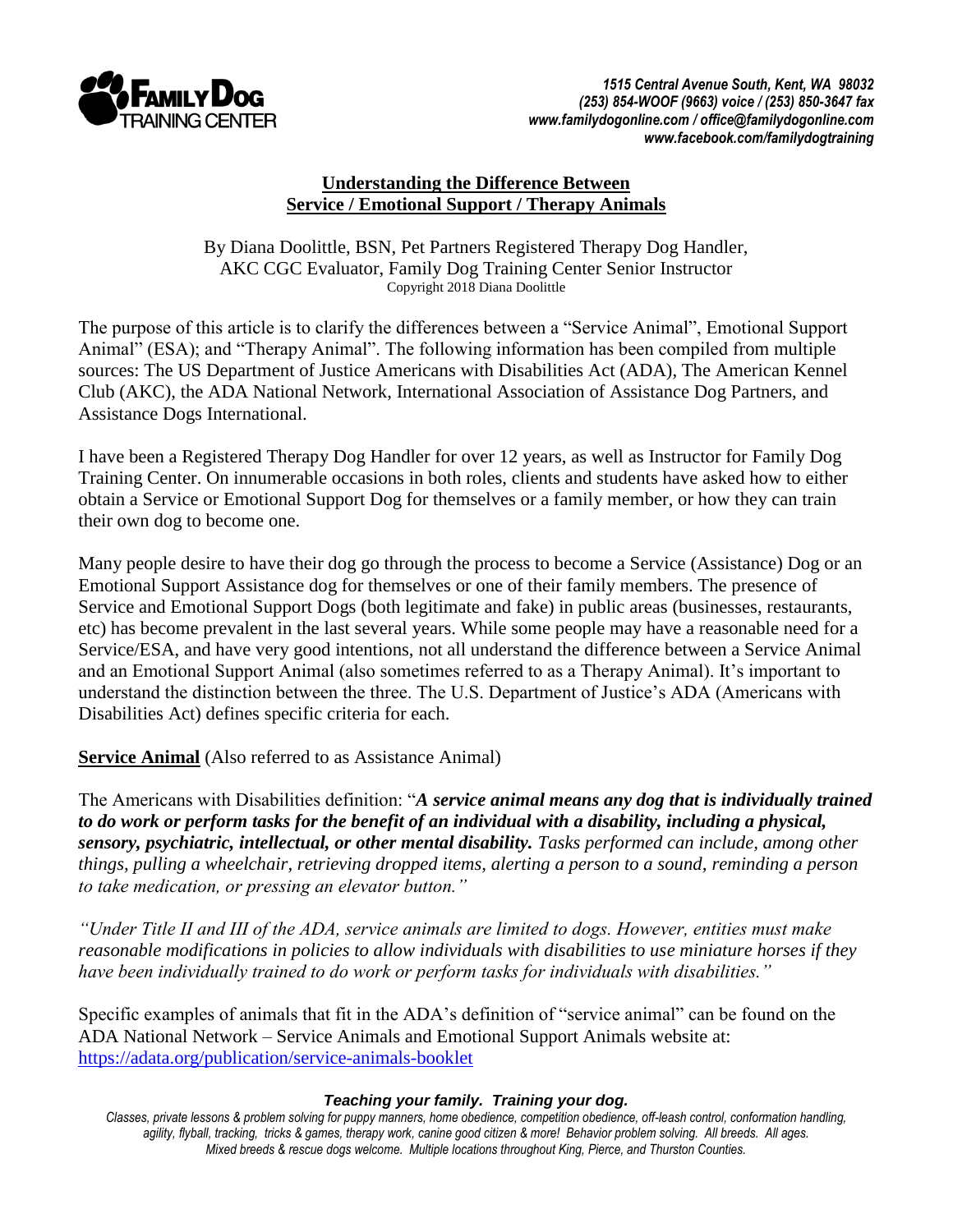Additional information regarding Service Dogs can be found on the following websites:

- US Justice Department ADA Requirements Service Animals: [https://www.ada.gov/service\\_animals\\_2010.htm](https://www.ada.gov/service_animals_2010.htm)
- US Department of Justice Frequently Asked Questions About Service Animals and the ADA: [https://www.ada.gov/regs2010/service\\_animal\\_qa.pdf](https://www.ada.gov/regs2010/service_animal_qa.pdf)

Multiple sites on-line offer to "register" your animal as a service animal. The only requirement is to fill out information about your disability then pay a fee. Then they send you the dog's "certification" papers and a service dog vest. These sites are *not legitimate* Service Dog organizations. They are **not associated with any nationally recognized Service Dog program, nor do they require that dogs be evaluated or tested** (Public Access Test) **to determine their suitability for Service Dog work.** These on-line organizations have resulted in individuals bringing "fake service animals" into public places even though the animal exhibits inappropriate behavior (growling, barking, lunging, jumping on people and things, eliminating, etc.). None of these behaviors would be displayed, nor be allowed to be displayed, by a highly trained Service Dog.

Allowing such "registered" dogs into our communities is creating a widespread problem for people with disabilities who do require an Assistance Dog – one that has been extensively and specifically trained for the job that is needed by their handler. They are being questioned inappropriately and being required to offer proof of their need for a service animal. The on-line organizations have resulted in

This has also put legitimate Service Dog access in jeopardy, by giving the title of "Service Dog" a bad name / reputation and causing businesses and public places to require proof of legitimacy, which the US Department of Justice ADA clearly does not require. **Disabled individuals are not required, by law, to show proof of the need for their animal, nor are they required to show proof (such as an ID, certification papers, vest, etc.) that their animal is legitimate**. The end result is that persons with disabilities that require such Service animals are finding public access more difficult.

So, beware of organizations that offer to "register" your animal as a Service or Emotional Support animal without hands-on assessment (Public Access Test) of your dog. They often present themselves as legitimate Service Dog Registries by citing the ADA requirements. But the ADA has no such endorsement of these organizations or their services.

The American Kennel Club (AKC) is an organization that is *"dedicated to protecting the rights of all dog owners, promoting responsible dog ownership and ensuring that laws governing dog ownership and breeding are reasonable, enforceable and non-discriminatory."* They state: "*Because service dogs have public access into restaurants, stores, and the cabin area of airplanes, some people obtain fake service dog credentials just because they want their dog to be with them. For a certain amount of money and minimal application standards, a dog owner can receive a vest and certificate for an untrained pet. This practice is unethical and detrimental to the well-being of working service dogs. The exploitation of service dog laws is a federal crime."*

According to the AKC, "*Service dog training is a long, arduous process. Dogs must be able to perform their tasks on command and have to perform the skills needed for the Assistance Dogs International Public Access Test, a series of objectives designed to evaluate the dog's behavior in distracting environments."*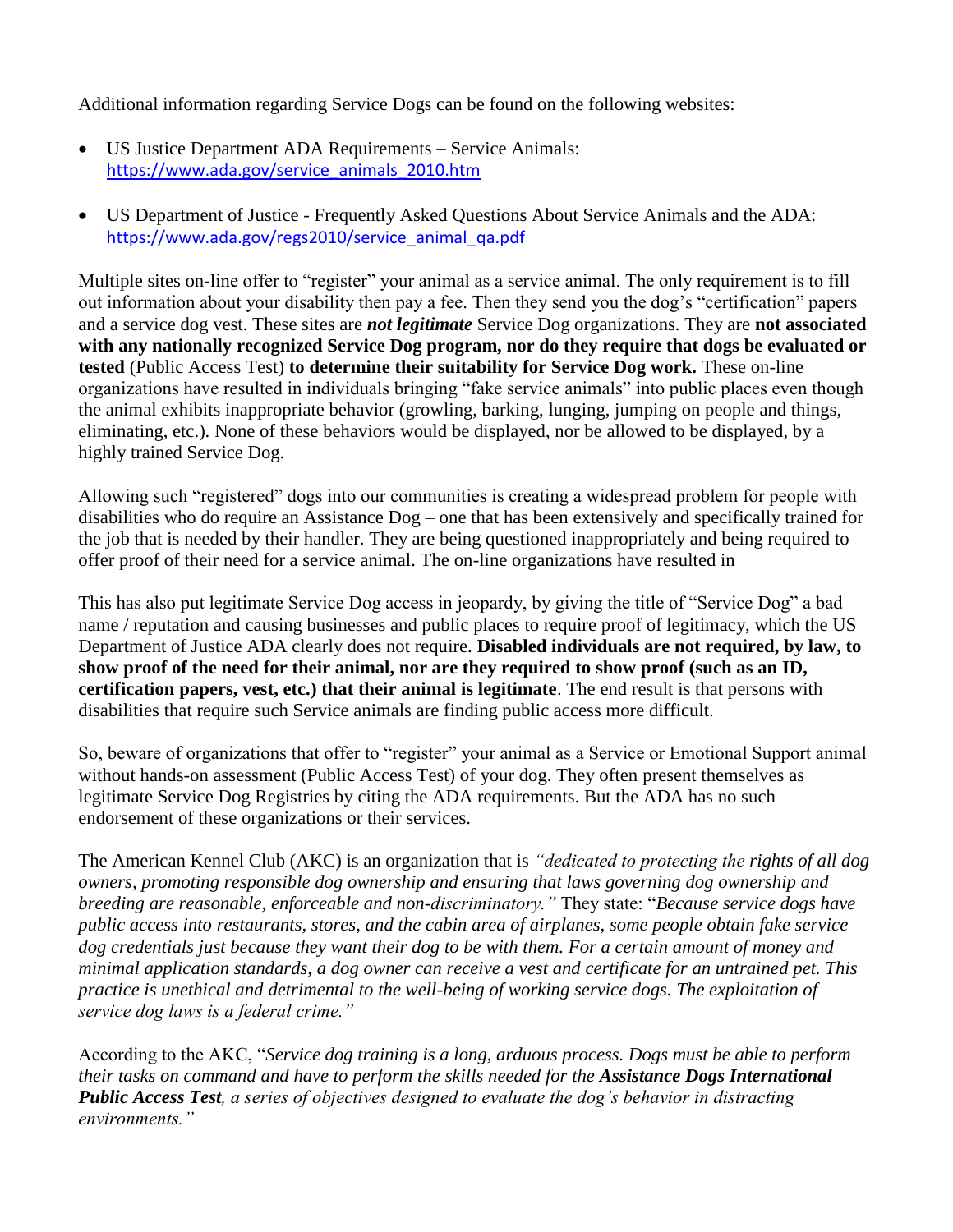*"Service dogs must be handler-focused, desensitized to distractions, and highly trained to do specific tasks. They should not be distracted by the public, as they should focus solely on their owner when working. For service dogs, training can last up to two years before they are placed with a client. Service dogs typically wear a vest that identifies them as a service dog and asks the public not to pet them."*

*"Owner-trained service dogs have become more popular in the last few years. Long waiting lists, the extra time and expense, and the uncertainty of receiving an organization–trained dog have encouraged more people with disabilities to train their own service dogs. Owners who want to train their own dogs to assist them should seek professional dog-training help with a trainer experienced in working with service dogs. They should consult with Assistance Dogs International (ADI) for help with finding a trainer and to make sure they are aware of all laws involving service dogs."*

*"Every service dog must be trained in tasking skills specific to the handler's disability and in public access skills. ADA regulations state that service dogs also must be house-trained and under control at all times in public."*

- American Kennel KC Service Dog Training 101 Everything You Need to Know: <http://www.akc.org/content/entertainment/articles/service-dog-training-101/>
- The International Association of Assistance Dog Partners [http://www.iaadp.org/iaadp-minimum](http://www.iaadp.org/iaadp-minimum-training-standards-for-public-access.html)[training-standards-for-public-access.html](http://www.iaadp.org/iaadp-minimum-training-standards-for-public-access.html) explains the training standards for Service Dogs, as well as the Public Access Test.
- Assistance Dogs International: [https://www.assistancedogsinternational.org/faq-category/would](https://www.assistancedogsinternational.org/faq-category/would-like-assistance-dog/)[like-assistance-dog/](https://www.assistancedogsinternational.org/faq-category/would-like-assistance-dog/) is another great resource for information about Service / Assistance Dogs

## **Emotional Support Animal**

Many people recognize that an Emotional Support Animal (ESA) is not the same as a Service Animal. However, there is a common misunderstanding regarding the differences regarding public access with ESAs vs Service Animals. Even though the US Department of Justice has clearly defined questions that are allowed to be asked regarding Service Dogs, businesses have also become unclear on whether ESAs fall under the same privileges to public access as a Service Dog. In a nutshell, they do not.

The US Department of Justice's ADA states: "*Emotional support animals, comfort animals, and therapy dogs are not service animals under Title II and Title III of the ADA. Other species of animals, whether wild or domestic, trained or untrained, are not considered service animals either. The work or tasks performed by a service animal must be directly related to the individual's disability. It does not matter if a person has a note from a doctor that states that the person has a disability and needs to have the animal for emotional support. A doctor's letter does not turn an animal into a service animal.*

*While Emotional Support Animals or Comfort Animals are often used as part of a medical treatment plan as therapy animals, they are not considered service animals under the ADA. These support animals provide companionship, relieve loneliness, and sometimes help with depression, anxiety, and certain phobias, but do not have special training to perform tasks that assist people with disabilities. Even though some states have laws defining therapy animals, these animals are not limited to working with people with disabilities and therefore are not covered by federal laws protecting the use of service animals. Therapy*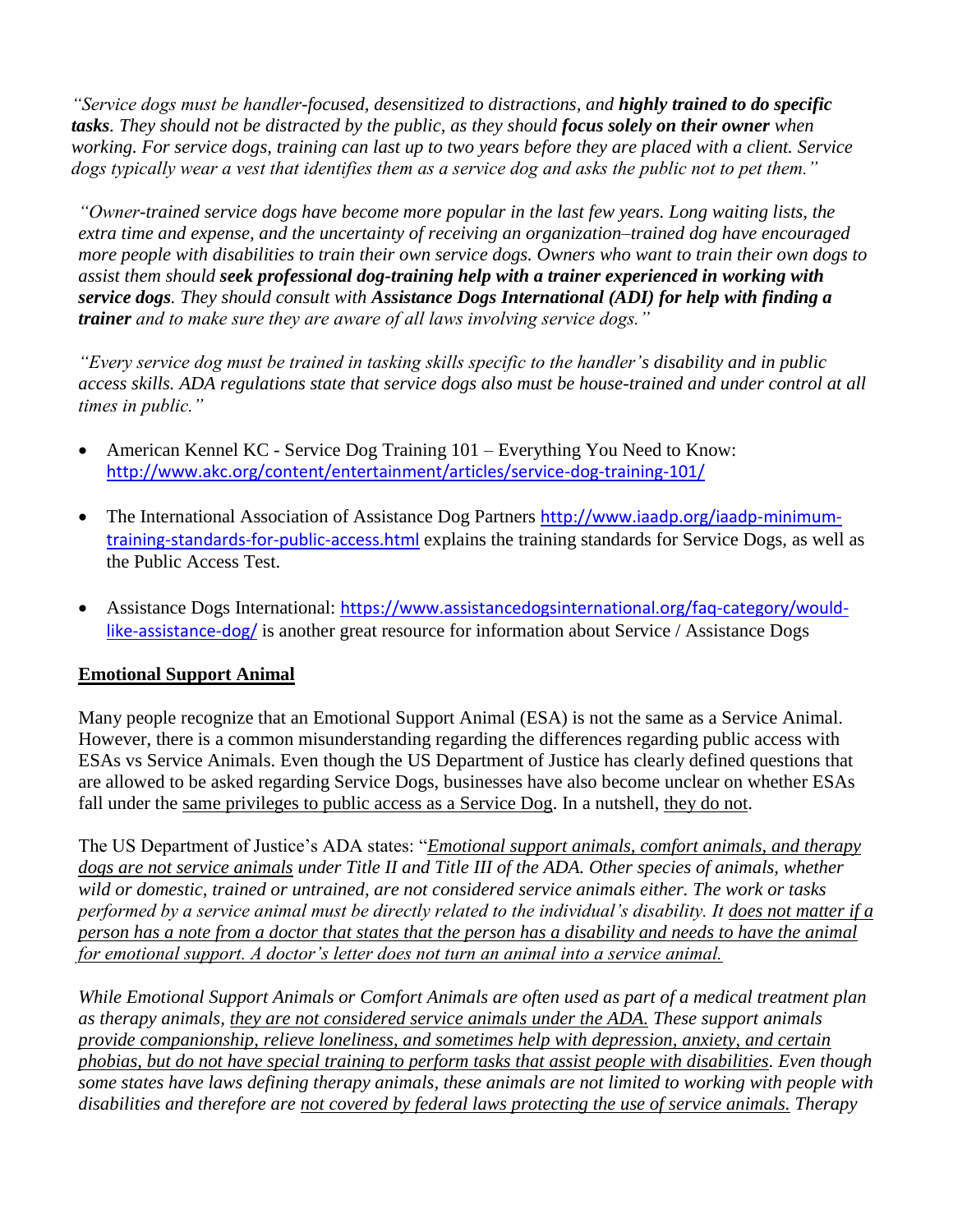*animals provide people with therapeutic contact, usually in a clinical setting, to improve their physical, social, emotional, and/or cognitive functioning."* <https://adata.org/publication/service-animals-booklet>

**Again, from the ADA National Network website:** *"Emotional support and psychiatric service animals – Individuals who travel with emotional support animals or psychiatric service animals may need to provide specific documentation to establish that they have a disability and the reason the animal must travel with them. Individuals who wish to travel with their emotional support or psychiatric animals should contact the airline ahead of time to find out what kind of documentation is required.*

*Examples of documentation that may be requested by the airline: Current documentation (not more than one year old) on letterhead from a licensed mental health professional stating (1) the passenger has a mental health-related disability listed in the Diagnostic and Statistical Manual of Mental Disorders (DSM IV); (2) having the animal accompany the passenger is necessary to the passenger's mental health or treatment; (3) the individual providing the assessment of the passenger is a licensed mental health professional and the passenger is under his or her professional care; and (4) the date and type of the mental health professional's license and the state or other jurisdiction in which it was issued.<sup>16</sup> This documentation may be required as a condition of permitting the animal to accompany the passenger in the cabin.*

# **Therapy Animal**

Emotional Support Animals are also sometimes referred to as Therapy Animals. However, there is also a clear distinction in the definition of a Therapy vs a Service or Emotional Support Animal.

From the AKC Website:<http://www.akc.org/content/entertainment/articles/service-dog-training-101/> "*Service dogs are one dog for one person and perform specific tasks to help that person cope with a disability. Therapy dogs are one dog for everyone—they bring cheer and comfort to hospital patients, assisted living center and nursing home residents, homeless families, and students."*

*"Therapy dogs should be friendly and outgoing, yet calm and [obedient,](http://www.akc.org/events/obedience/getting-started/) and [socialized](http://www.akc.org/content/dog-training/articles/puppy-socialization/) to a variety of people, places, and things. Therapy dogs need to be trained in basic manners and obedience and are required to take continuing education workshops. Therapy dogs and their owners provide opportunities for petting and affection in a variety of settings on a volunteer basis."* 

The AKC also defines Therapy Dogs as: *"dogs who go with their owners to volunteer in settings such as schools, hospitals, and nursing homes. From working with a child who is learning to read to visiting a senior in assisted living, therapy dogs and their owners work together as a team to improve the lives of other people. Therapy dogs… do not have the same special access as service dogs. It is unethical to attempt to pass off a therapy dog as a service dog for purposes such as flying on a plane or being admitted to a restaurant."*

## **In Summary**

Make sure you understand the differences between a Service, Emotional Support and Therapy Animal and what your personal needs are.

Understand the ADA laws pertaining to Service Dogs and remember that Emotional Support and Therapy Animals are not covered under these laws.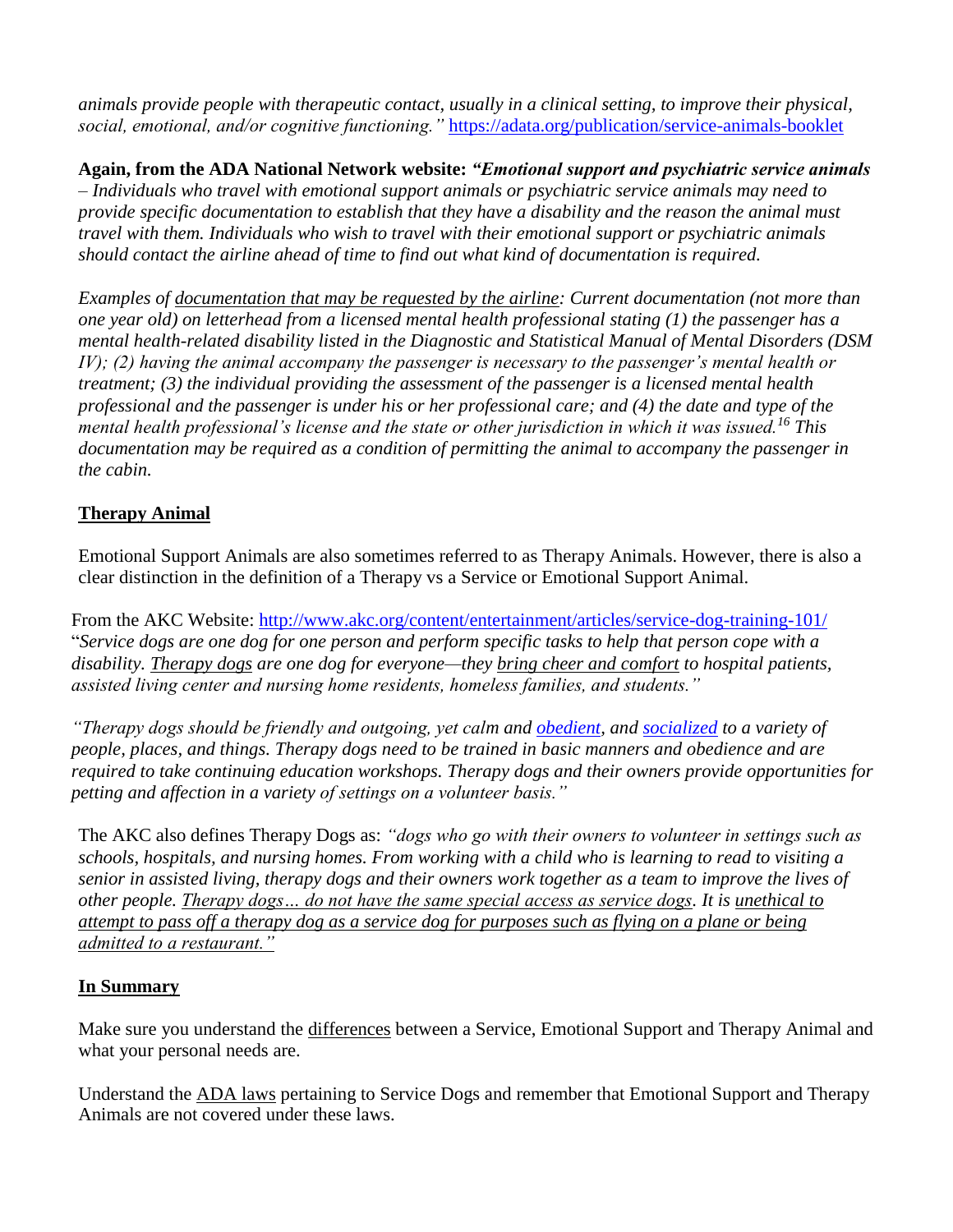There are organizations that provide dogs as Service Dogs. Some organizations raise them from puppies and the process can take  $1 \frac{1}{2}$  - 2 years. Other organizations obtain older dogs, but they still go through a rigorous training process in order to pass their Public Access Test and become a Service Dog. With both of these types of organizations, the dogs are eventually matched with a handler with whom they will serve as a Service Dog. There are also a few organizations that work with an owner's own dog. The owner and dog both go through the process of training together. This training may also take 9-12 months to complete.

In the event that you do require a Service Dog, search out a out reputable a Service Dog trainer. The organizations contained within this packet can help you find one in your area. Realize that passing your dog off as a Service Animal when it has not gone through the rigorous training and evaluation needed, compromises the integrity of legitimate Service Animals working with people that have disabilities.

#### **Resources for Service Dog Organizations:**

The following organizations serve Washington state and should be able to provide you with more information to help you meet your needs.

International Association of Canine Professionals (IACP): [http://www.canineprofessionals.com/find-a](http://www.canineprofessionals.com/find-a-professional)[professional.](http://www.canineprofessionals.com/find-a-professional)

## **Resources for Service Dog Organizations:**

The following organizations serve Washington state and should be able to provide you with more information to help you meet your needs.

International Association of Canine Professionals (IACP): [http://www.canineprofessionals.com/find-a](http://www.canineprofessionals.com/find-a-professional)[professional.](http://www.canineprofessionals.com/find-a-professional)

## **Resources for Service Dog Organizations:**

The following organizations serve Washington state and should be able to provide you with more information to help you meet your needs.

International Association of Canine Professionals (IACP): [http://www.canineprofessionals.com/find-a](http://www.canineprofessionals.com/find-a-professional)[professional](http://www.canineprofessionals.com/find-a-professional).

Prison Pet Partnership Program: Gig Harbor WA **[www.prisonpetpartnership.org](http://www.prisonpetpartnership.org/)** Summit Assistance Dogs: Anacortes WA **[www.summitdogs.org](http://www.summitdogs.org/)** Brigadoon Service Dogs: Bellingham WA**[www.brigadoondogs.org](http://www.brigadoondogs.org/)** America's VetDogs – the Veteran's K-9 Corps, Inc.: NY **[www.VetDogs.org](http://www.vetdogs.org/)** Assistance Dogs of the West: Santa Fe NM **[www.assistancedogsofthewest....](http://www.assistancedogsofthewest.org/)** Bergin University of Canine Studies: Rohnert Park CA **[www.berginu.edu](http://www.berginu.edu/)** Canine Companions For Independence: Santa Rosa CA **[www.cci.org](http://www.cci.org/)** Canine Partners For Life: Cochranville PA **[www.k94life.org](http://www.k94life.org/)** Canines for Service, Inc.: Wilmington NC 28405 **[www.caninesforservice.org](http://www.caninesforservice.org/)** Dogs for Better Lives: Central Point OR **[www.dogsforbetterlives.org](http://www.dogsforbetterlives.org/)** ECAD, Educated Canines Assisting with Disabilities: Torrington CT **[www.ecad1.org](http://www.ecad1.org/)** Freedom Service Dogs of America: Englewood CO **[www.freedomservicedogs.org](http://www.freedomservicedogs.org/)**